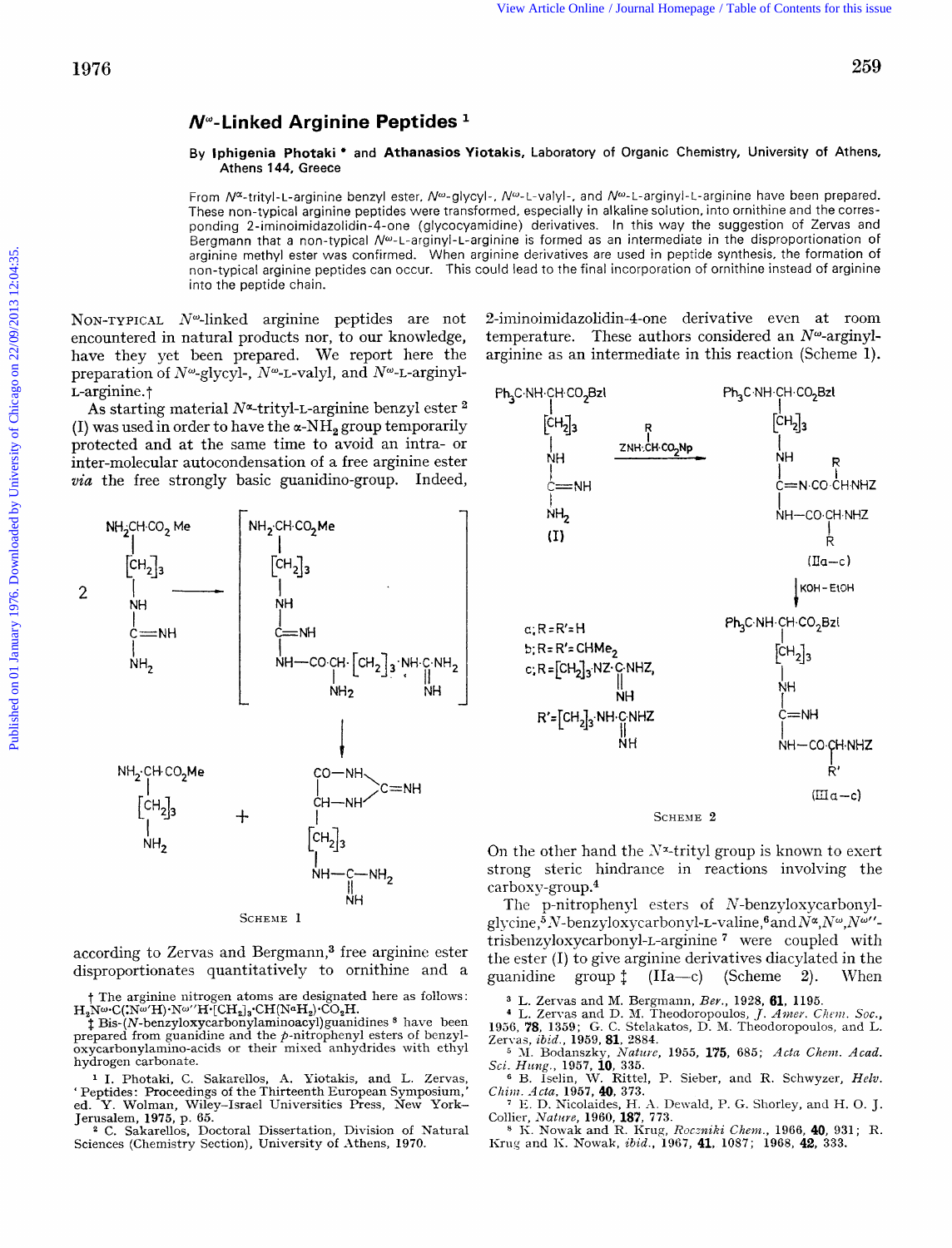N-benzyloxycarbonylglycine succinimido-ester was coupled with arginine benzyl ester (I), the monoacyl compound (IIIa) was isolated as the main product.

The assignment of the  $N^{\omega}$ ,  $N^{\omega}$ -structure to the diacyl compounds (IIa-c) was not proved beyond doubt, since we were mainly interested in the monoacyl derivatives (IIIa-c). The presence of one more basic group on compounds (11) was shown by coupling (IIa) with *N***benzyloxycarbonyl-L-phenylalanine** to give the peracylated arginine derivative  $N^{\alpha}$ -trityl- $N^{\omega}$ "-(benzyloxycarbonyl-L-phenylalanyl)-Nw,Nw'-bis (benzyloxycarbonylglycy1)-L-arginine benzyl ester.

Predictably <sup>10</sup> one acyl group was easily cleaved from compounds (IIa-c) by alkali in the cold, resulting in the monoacyl derivatives (IIIa-c).<br>From compound (IIIa) the non-typical glycylarginine

peptide (Va) was isolated by removing successively the trityl group by the action of anhydrous hydrogen chloride in nitromethane  $^2$  and both the N-benzyloxycarbonyl and the benzyl ester group by catalytic hydrogenolysis (Scheme **3).** 



The corresponding  $N^{\omega}$ -valylarginine peptide derivatives were prepared by methods similar to those for the glycylarginine peptides. During the recrystallization of compound (IIIb), *ca.6%* of N-benzyloxycarbonyl-Lvalinamide (VI) was isolated. The formation of compound (VI) may be explained by a side-reaction (Scheme **4)**; it also provides evidence for the  $N^{\omega}$ , N<sup> $\omega$ </sup>-substitution in compound (IIb). No attempt was made to isolate the citrulline derivative (VII), probably formed simultaneously.

**<sup>9</sup>**G. **W.** Anderson, J. E. Zimmerman, and F. M. Callahan, *J. Anlev. Chem.* **SOC., 1963, 85, 3039.** 

Unlike typical arginine peptides, the non-typical dipeptides (V) are not stable but are easily degraded,



being guanidides of  $\alpha$ -amino acids,<sup>11</sup> especially at alkaline pH, the products being L-ornithine (VIII) and a heterocyclic compound  $(IX)$  (Scheme 5). Thus,  $N^{\omega}$ -glycyl-Larginine (Va) affords L-ornithine and 2-iminoimidazolidin-  $4$ -one (IXa). This transformation in alkaline solution was followed polarimetrically and shown to be complete in **2** min. The solution was subsequently acidified to **pH 6-6.5** and chromatographed on an alumina column. Compound (IXa) was separated from ornithine by elution with water; the former was isolated as its picrate <sup>12</sup> and the latter as its  $N^{\alpha}$ ,  $N^{\delta}$ -dibenzoyl<sup>3</sup> derivative.

The catalytic hydrogenolysis product of compound (IVb), presumably  $N^{\omega}$ -L-valyl-L-arginine (Vb), was treated similarly at pH *ca.* 9-10. L-Ornithine was



isolated, as its  $N^{\alpha}$ ,  $N^{\delta}$ -dibenzoyl derivative, but it proved impossible to isolate the 5-isopropylimidazolinone (IXb) ,

<sup>10</sup> (a) L. Zervas, M. Winitz, and J. P. Greenstein, *J. Org. Chem.*, 1957, 22, 1515; (b) L. Zervas, T. Otani, M. Winitz, and J. P. Greenstein, *J. Amer. Chem. Soc.*, 1959, 81, 2878; (c) L. Zervas, M. Winitz, and J. P. Gre

**<sup>n</sup>**W. **Traube** and R. **Ascher,** *Ber.,* **1913, 46, 2077, 2083. 12 H. Tuppy,** *Monatsh.,* **1963,84,** *342.*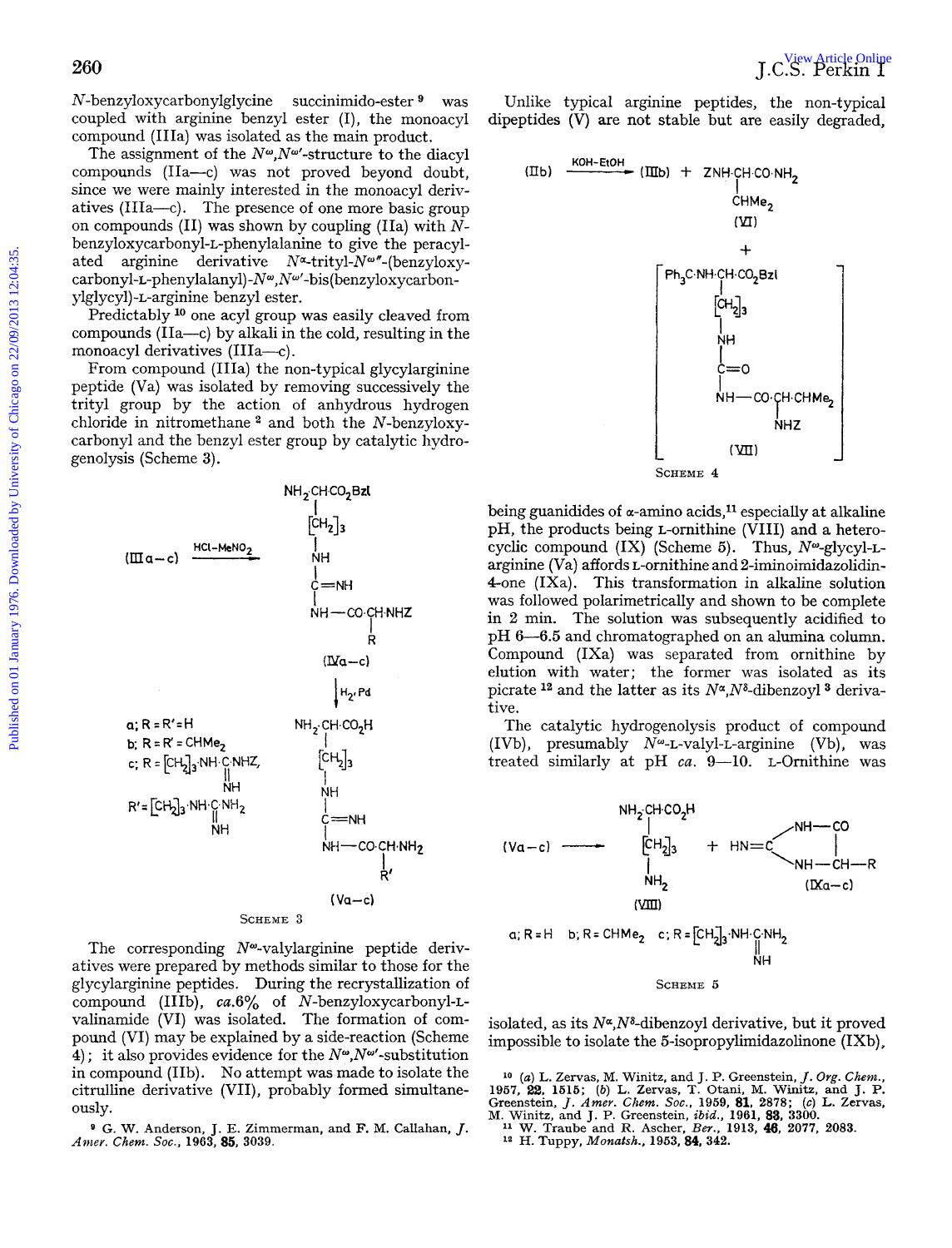although the presence of another product was evident from column chromatography on alumina. The expected product (IXb) was synthesised according to a general method.13

Finally, treatment of the non-typical dipeptide derivative (IIc) [prepared in the same way (Scheme **2)]**  with alcoholic potassium hydroxide \* followed by removal of the *N-* and O-protecting groups gave, presumably,  $N^{\omega}$ -L-arginyl-L-arginine (Vc) (Scheme 3). This was transformed as expected into the 5-(3-guanidinopropy1)imidazolinone (IXc) and L-ornithine. The former was isolated as its dipicrate, which was converted into the dinitrate.3 It was identified by colour reactions and by elemental analysis and its melting point was that reported<sup>3</sup> for both L- and the DL-isomers. The optical rotation, however was, as expected, almost zero, indicating autoracemization.<sup>3</sup>

In our opinion, the isolation of ornithine and compound  $(IXc)$  is a proof that the intermediates  $(IIIc-Vc)$ although not isolated in analytically pure condition, are involved in the foregoing reaction. Furthermore, these findings support the suggestion  $3$  of the formation of a non-typical L-arginyl-L-arginine peptide **as** an intermediate in the disproportionation **of** arginine methyl ester (Scheme **1).** 

The foregoing results indicate that when arginine derivatives with a free amino-group on the guanidine unit are used in peptide synthesis, non-typical arginine peptides, in addition to the typical ones, can be formed. This could lead to the final incorporation of ornithine instead of arginine into the peptide chain.

## EXPERIMENTAL

M.p.s were taken for samples in capillary tubes. Anhydrous solvents were used for removal of the N-protecting groups. When necessary, solutions in organic solvents were dried over sodium sulphate. Hydrogenolyses were performed at room temperature and under atmospheric pressure with palladium-charcoal **(10%)** as catalyst. Before analysis compounds were dried over  $P_2O_5$  at room temperature under high vacuum. Optical rotations were measured with a Perkin-Elmer automatic polarimeter (1 dm cell).

*RF* Values refer to t.1.c. on Kieselgel G (Flulra) containing **13%** calcium sulphate in the following solvent systems (proportions by volume): (1) butan-1-ol-acetic acid-water **(100** : **10** : **30), (2)** chloroform-carbon tetrachloride-methanol **(6** : **3** : **I), (3)** toluene-pyridine-acetic acid **(40** : 5 : *0.5),* **(4)**  butan-l-ol-acetic acid-water-pyridine **(30** : 6 : **24** : **20), (5)**  acetonitrile-water **(3** : **l),** (6) cyclohexane-ethyl acetatemethanol **(1** : 1 : **1).** Thin-layer plates were developed with ninhydrin solution *[0.5%* in acetone-acetic acid-water **(90** : 5 : *5)]* or with iodine.

 $N^{\omega}$ ,  $N^{\omega}$ '-Bis(benzyloxycarbonylglycyl)- $N^{\alpha}$ -trityl-L-arginine

*Benzyl Ester* (IIa) .- A solution of N<sup>ox-</sup>trityl-L-arginine benzyl ester toluene- $p$ -sulphonate (I)  $^{2}$  (6.79 g, 0.01 mol) in chloroform **(30** ml) was shaken for **3-5** min with sodium hydroxide (2N; 20 ml) in a separatory funnel. The organic layer was washed with water (three times), dried, and cooled. Benzyloxycarbonylglycine p-nitrophenyl ester **(7.2** g, **0.022** mol) was added and the solution was stirred for 1 h at 0 "C. Next day triethylamine *(5* ml) and a few drops of water were added, and the solution was vigorously stirred for **2** h before being washed with water, *5%* sodium carbonate solution, and water, then dried and evaporated. The crude product obtained as an oil from ethyl acetate-light petroleum could be crystallized from a solution in methanol by adding water with cooling. Recrystallization by addition of water, with cooling, to *a* solution in acetonitrile gave the *trisubstituted arginine ester* (5 g, 56%), m.p. 65-70°,  $[\alpha]_D^{29}$  $+28.2^{\circ}$  (c 2 in CHCl<sub>3</sub>),  $R_{\rm F}(1)$  0.95,  $R_{\rm F}(2)$  0.95,  $R_{\rm F}(3)$  0.5 (Found: C, 70.1; H, 6.0; N, 9.6.  $C_{52}H_{52}N_6O_8$  requires C, **70.3,** H, **5.9;** N, **9.5%).**  1976.<br>
Moreovice the procedure product was evident Boncy Eure (Ha)-A solution of Newtonia<br>
from column chromatography on alumina. The case being term is<br>significant (1) (4.79 g, 0.01 min) in protecting the analysis of Chi

 $N^{\omega}$ ,  $N^{\omega}$ '-Bis(benzyloxycarbonylglycyl)- $N^{\omega}$ "-(benzyloxycarbonyl-L-phenylalanyl)-N<sup>a</sup>-trityl-L-arginine *Benzyl Ester*. To a cold (0 *"C)* solution of compound (IIa) (0.88 *g,* 0.001 mol) in dry chloroform (5 ml), N-benzyloxycarbonyl-L-phenylalanine **(0.32** g, 0.001 **1** mol) and dicyclohexylcarbodi-imide **(0.22** *g)* were added. After stirring for **1** h at *0°C* the mixture was left at room temperature overnight. Dicyclohexylurea was filtered off and the filtrate washed three times with sodium hydrogen carbonate, then with water, dried, and evaporated. The residue was dissolved in methanol and separated out on addition of water with cooling. **The**  *tetrasubstituted arginine ester* obtained (1 *g, 85%)* had m.p. **58-60"** (decomp.) (unchanged after recrystallization from acetonitrile-water), *[a],20* **+29.2" (G 2** in CHCl,), **Rp(1)** 0.95, **Izp(2) 0.9,** *RF(3)* **0.5** (Found: **C, 70.3,** H, 6.1; N, **8.5.**   $C_{69}H_{67}N_7O_{11}$  requires C, 70.8; H, 5.8; N, 8.4%).

*NW-Benzyloxycarbonylglycyl-Na-trityl-L-arginine Benzyl Ester (IIIa).*—(a)  $N^{\omega}$ ,  $N^{\omega}$ -Bis (benzyloxycarbonylglycyl)- $N^{\alpha}$ trityl-L-arginine benzyl ester (IIa) (6.3 g, 0.007 mol) was dissolved in alcoholic 0.2<sub>N</sub>-potassium hydroxide (38 ml) and left at room temperature for **30** min. Upon addition of aqueous sodium chloride solution the *product* separated out as an oil which crystallized after removal of the supernatant liquid, addition of water, and cooling; it was recrystallized from acetonitrile by addition of dilute aqueous sodium chloride; yield  $4.4$  g  $(90\%)$ ; m.p. unsharp.;  $[\alpha]_p^{31} + 33.1^{\circ}$  $(c 2$  in CHCl<sub>3</sub>);  $R_F(1)$  0.9,  $R_F(2)$  0.58,  $R_F(3)$  0.5 (Found: **C, 72.0;** H, **6.0;** N, **9.9.** C,,H,,N,O, requires C, 72.3; H, **6.2;** N, **10.0%).** 

*(b)* Na-Trityl-L-arginine benzyl ester toluene-P-sulphonate (I) **(1.36** g, **0.002** mol) was converted into the free ester as already described. To the cold  $(0 °C)$  solution in chloroform was added **N-benzyloxycarbonylglycine** succinimidoester **l4** (0.7 *g,* 0.0022 mol) and the mixture was stirred for **1** h at 0°C then left at room temperature overnight. Triethylamine *(5* ml) and a few drops of water were then added, and the solution was stirred for 2 h, washed several times with water, dried, and evaporated. The residue was dissolved in methanol and the crude product separated out as an oil on addition of water: it was crystallized by decanting the supernatant liquid and adding water again. Finally, it was recrystallized as described under *(a)* ; yield

<sup>\*</sup> **This resulted in cleavage from the o'-amino-group** of **com- pound (IIc) of one** trisbenzyloxycarbony1-L-arginine **unit, which at the same time was deprived of its own Nu"-benzyloxycarbonyl group, so that Na,Nw-bisbenzyloxycarbonyl-L-arginine** *lob* **was isolated in 50% yield.** 

**l3** *Cf.* **Beilstein: Hauptwerk 1936, vol. 24, p. 244; Zweites l4 E. Wiinsch,** *G.* **Wendlberger, and A. Hogel,** *Chem. Ber.,* **1971, Erganzugswerk, 1964, vol. 24, p. 127.** 

**<sup>104,</sup> 2430.**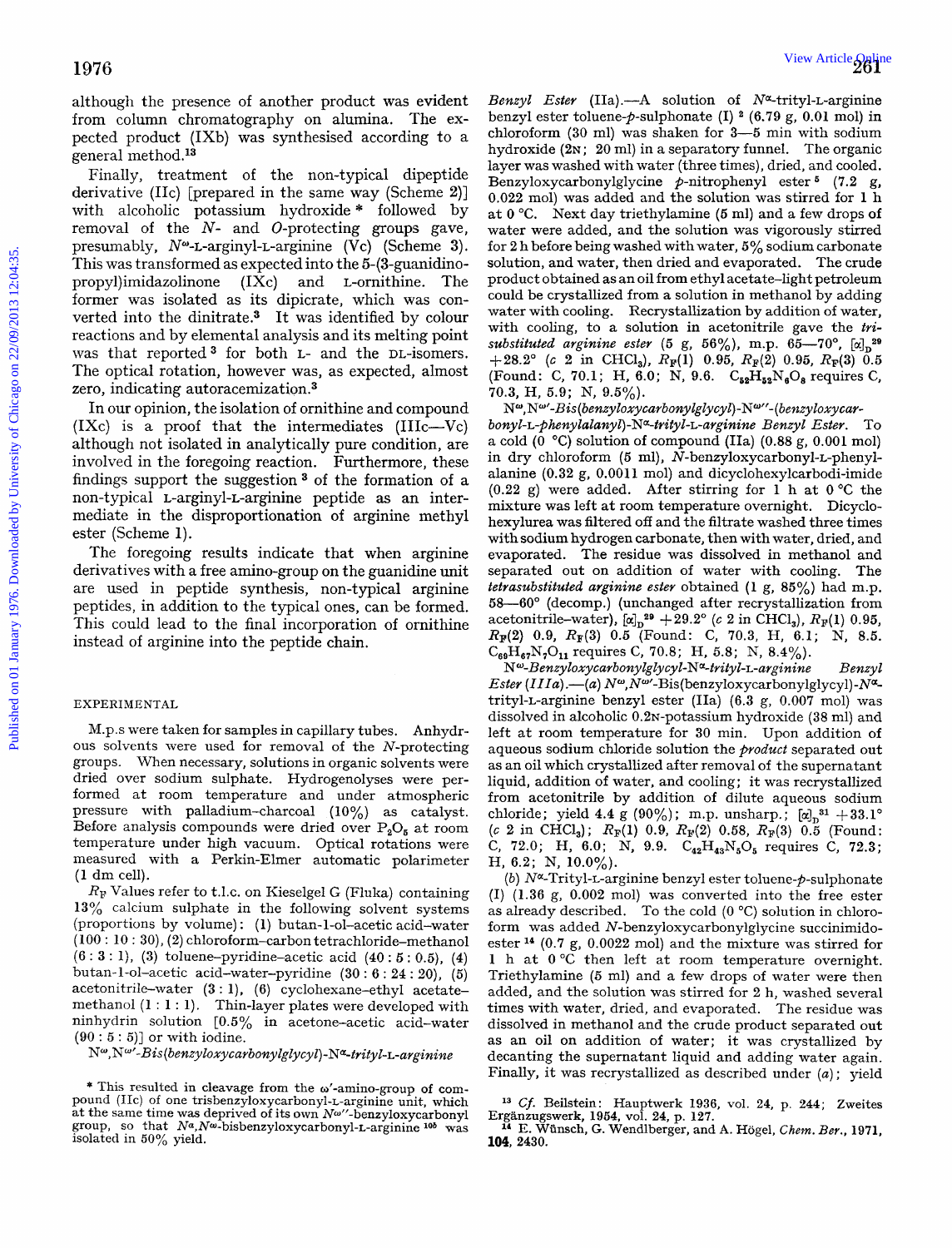**0.76** g *(55%).* The product (IIIa) was identified by t.1.c. in systems (1) and (2);  $[\alpha]_D^{31} + 32.8^{\circ}$  (c 2 in CHCl<sub>3</sub>).

*N<sup>ω</sup>-Benzyloxycarbonylglycyl-L-arginine Benzyl Ester* (IVa).<br>
-(a) Hydrochloride. To a solution of N<sup>ω</sup>-benzyloxycar**bonylglycyl-Nq-trityl-L-arginine** benzyl ester (IIIa) **(2.8** g, 0.004 mol) in nitromethane (40 ml) 1.5N-hydrogen chloride in nitromethane **(9** ml) was added. After **15** min at room temperature the hydrochloride was precipitated with ether, filtered off, washed with ether, and dried *in* vacuo **(P,05** and NaOH) ; yield **1.9** g **(86%)** ; m.p. unsharp. (Found: C, **48.4;**  H, **6.4;** Cl, 15.7; N, 12.6.  $C_{23}H_{29}N_5O_5, 2.5HCl^* H_2O^+$ requires C, **48.9;** H, **5.9;** C1, **15.7;** N, **12.4%).** 

(b) Free base. A solution of the hydrochloride **(1.1** g, **0.002** mol) in water **(15** ml) was made alkaline with 10% sodium carbonate. The precipitate was extracted with ethyl acetate **(3** times) and the extract washed with water, dried, and evaporated to a small volume. Ether was added to slight turbidity and the mixture was left overnight at **4** "C, whereupon the free base crystallized. It was recrystallized from ethyl acetate; yield **0.68** g **(75%);** m.p. **101-**  103<sup>°</sup>;  $\left[\alpha\right]_0^{28}$  -10.8<sup>°</sup> (c 2 in CHCl<sub>3</sub>);  $R_F(1)$  0.5,  $R_F(4)$  0.86 (Found: C, **60.4;** H, **6.4;** N, 15.2. C,,H,,N50, requires C, **60.65;** H, **6.6;** N, **15.4%).** 

 $N^{\omega}$ -Glycyl-L-arginine Bishydrochloride (Va).—Compound (IVa) **(1.06** g, 0.002 mol) in **95%** methanol **(25** ml) was hydrogenated over palladium-charcoal (0.2 g). The mixture was filtered through Celite and the filter pad washed with **95%** methanol. The filtrate was evaporated to dryness and the residue was crystallized by addition of ethyl alcohol with cooling. The dipeptide salt was recrystallized from water-acetone; yield **0.4** g **(66%);** m.p. **133"**   $(\text{decomp.});$   $[\alpha]_D^{31} + 11.2^{\circ}$  (*c* 2 in H<sub>2</sub>O) (Found: Cl, 20.6; N, **20.5.** C,Hl,N,0,,2HC1,2H20 requires C1, **20.8;**  N, **20.6%).** 

 $N^{\omega}$ ,  $N^{\omega}$ '-Bis (benzy loxy carbony lgly cyl) - L-arginine Benzy *l* Ester Hydrochloride.-Compound (IIa) **(0.45 g,** 0.0005 mol) was dissolved in a solution of hydrogen chloride in nitromethane (0.34 $\times$ ; 5 ml). After 15 min at room temperature ether was added and the hydrochloride separated; recrystallized from acetone-ether (yield **0.31** g, **87%)** it had m.p.  $80-90^{\circ}$ ,  $\left[\alpha\right]_{\text{D}}^{19.5}$   $-7.5^{\circ}$  (c 3 in CHCl<sub>3</sub>),  $R_{\text{F}}(1)$  0.8,  $R_{\text{F}}(2)$  0.4 (Found: **C, 55.2;** H, *5.8;* c1, **7.3;** N, **11.8.** C3,H3,N608,- 1.5HC1,H20 requires **C, 55.1;** H, *5.8;* C1, **7.4;** N, **11.7%).**  .

Transformation *of* Nw-Glycyl-L-arginine Peptides and Isolation *of 2-Iminoimidazolidin-4-one* (IVa) and L-Omithine  $(VIII)$ .—(a) To a solution of compound  $(Va)$   $(0.17 g, ...)$ *0.0005* mol) in water, ammonium hydroxide **(2~; 1** ml) was added (to pH **9-10).** After *5* min the solution was acidified with N-hydrochloric acid (pH 6-6.5) and chromatographed on a column  $(2 \times 18$  cm) of aluminium oxide (Fluka type **506 C,** weakly acidic, activity I). Compounds were eluted with water **(2** ml fractions). In a typical experiment the imidazolidinone was eluted in fractions **5-10** [detected on thin-layer plates with iodine; solvent system *(5)]* and ornithine in fractions **11-36** [detected on t.1.c. plates with ninhydrin; solvent systems *(5)* and **(7)].** From the imidazolidinone-containing fractions after evaporation to a small volume and addition of picric acid **(0.11** g, *0.0005* mol), the crystalline picrate salt separated **(0.098** g, **60%),** m.p. and mixed m.p.  $209-210^{\circ}$  (lit.,<sup>11</sup> 209-210°). The imidazolidinone was also identified by characteristic colour reactions.<sup>13</sup> From the ornithine fractions after evaporation and benzoylation, dibenzoyl-L-ornithine (0.05 g, **30%)** was obtained, m.p. **183-184"** (after recrystallization from **40%**  ethyl alcohol and addition of **1-2** drops of concentrated hydrochloric acid),  $[\alpha]_n^{31} + 9.9^\circ$  (10% in water containing 1 equiv. of potassium hydroxide) {lit.,<sup>3</sup> m.p.  $187^\circ$ ,  $\alpha \cdot \beta$ ,  $+8.8^\circ$ **(10%** in water containing **1** equiv. of potassium hydroxide)} (Found: C, **67.0;** H, **5.7;** N, **8.0.** Calc. for C,,H,,N,O,: C, **67.0;** H, **5.9;** N, 8.2%).

benzyl ester hydrochloride **(2.16** g, **0.003** mol) was hydrogenated in **95%** methanol (25 ml) as described for the preparation of substance  $(V<sub>a</sub>)$ . The product, presumably  $N^{\omega}$ , N<sup> $\omega$ </sup>-diglycyl-t-arginine hydrochloride, was similarly isolated **(0.6** g), m.p. **202-204".** This substance **(0.18** g) was treated for **30** min with ammonium hydroxide; the product was acidified and chromatographed as described under (a) to yield, after recrystallization, the imidazolidinone picrate **(0.1** g), m.p. **207-209",** dibenzoyl-L-ornithine **(0.11** g), m.p. 182-183<sup>°</sup>,  $[\alpha]_n^{31} + 9.5^{\circ}$  (10% in water containing 1 equiv. of potassium hydroxide). (b)  $N^{\omega}$ ,  $N^{\omega}$ -Bis(benzyloxycarbonylglycyl) - L-arginine 2622<br>
2622  $\overline{92}$   $\overline{92}$   $\overline{92}$   $\overline{92}$   $\overline{92}$   $\overline{92}$   $\overline{92}$   $\overline{92}$   $\overline{92}$   $\overline{92}$   $\overline{92}$   $\overline{92}$   $\overline{92}$   $\overline{92}$   $\overline{92}$   $\overline{92}$   $\overline{92}$   $\overline{92}$   $\overline{92}$   $\overline{92}$   $\overline{92}$ 

Time-dependence *of* L-Omithine *A* fpearance during *Twat*ment of N<sup>o</sup>-Glycyl-L-arginine with Ammonium Hydroxide.-**A** solution of compound (Va) (0.02 g, **0.00069** mol) in water  $(2 \text{ ml})$  shows  $\alpha_{589}$  0.112°  $(l \text{ 1 dm}, 31 \text{ °C})$ . After addition (at  $t = 0$ ) of 5N-ammonium hydroxide (final volume 2.2 ml) the angle **of** rotation was changed as follows:

| $t/min$ 1             |       | 1.5   |                       |
|-----------------------|-------|-------|-----------------------|
| $\alpha$ / $^{\circ}$ | 0.085 | 0.067 | $0.054$ (final value) |

On the assumption that the final value is due to L-ornithine liberated quantitatively from compound (Va), the calculated specific optical rotation for *L*-ornithine is  $+12.9^{\circ}$ . *L*-Ornithine monohydrochloride, treated exactly as above, showed a specific optical rotation of  $+12.5^{\circ}$ .

N<sup>w</sup>, N<sup>w</sup>-Bis(benzyloxycarbonyl-L-valyl)-N<sup>a</sup>-trityl-L-arginine Benzyl Ester (IIb) **.-N-Benzyloxycarbonyl-L-valine** p-nitrophenyl ester  $(1.48 \text{ g}, 0.004 \text{ mol})$  was coupled with  $N^{\alpha}$ trityl-L-arginine benzyl ester **(0.002** mol) by a procedure similar to that used for compound (IIa). After evaporation of chloroform the residue was dissolved in methanol. Addition of water precipitated compound (IIb) as an oil which was solidified by decanting the supernatant liquid and adding water. It was recrystallized from acetonitrilewater with cooling; yield 1.1 *g*  $(55\%)$ ; m.p.  $66-69^{\circ}$  (decomp., after softening at  $57^{\circ}$ );  $[\alpha]_p^{28} + 8.2^{\circ}$  (*c* 2 in CHCl<sub>3</sub>),  $R_{\mathbb{F}}(1)$  0.95,  $R_{\mathbb{F}}(2)$  0.95,  $R_{\mathbb{F}}(3)$  0.55 (Found: C, 71.4; H, 6.6; N, 8.45.  $C_{58}H_{64}N_6O_8$  requires C, 71.5; H, 6.6; N, 8.6%).

 $N^{\omega}$ -Benzyloxycarbonyl-N<sup>a</sup>-trityl-L-valyl-L-arginine Benzyl Ester (IIIb).-Compound (IIb) **(6.3** g, **0.000647** mol) was treated with alcoholic potassium hydroxide as described for compound (IIa) to yield the crude product  $(5.2 \text{ g}, 90\%)$ , m.p.  $62-70^{\circ}$  (decomp.). For recrystallization this material **(0.7** *g)* was dissolved in acetonitrile **(3** ml). Some crystalline **benzyloxycarbonyl-L-valinamide** (VI) was filtered off  ${0.044 \text{ g}}$ ; m.p. and mixed m.p. ${197-199^{\circ}}$ ;  ${[\alpha]_D}^{19,5} +24.6^{\circ}$ (c **1.5** in Me,NCHO) (Found: **C, 62.4;** H, **7.25;** N, **11.0.** 

<sup>\*</sup> Many crystalline salts of arginine derivatives prepared in this laboratory contain acid in non-stoicheiometric quantity.<sup>2</sup>

t In all compounds in this paper, in addition to elemental analysis, the water content was determined by the **Karl** Fisher method.

<sup>&</sup>lt;sup>†</sup>Authentic material synthesized by bubbling ammonia through<br>a cooled solution of *N*-benzyloxycarbonyl-L-valine methyl ester<br>in dry methanol; m.p. 201—203° (from acetonitrile),  $[\alpha]_D^{19.5}$ <br>+24.2° (c 1 in Me<sub>2</sub>N·CHO) [ in  $Me<sub>2</sub>N$  CHO)].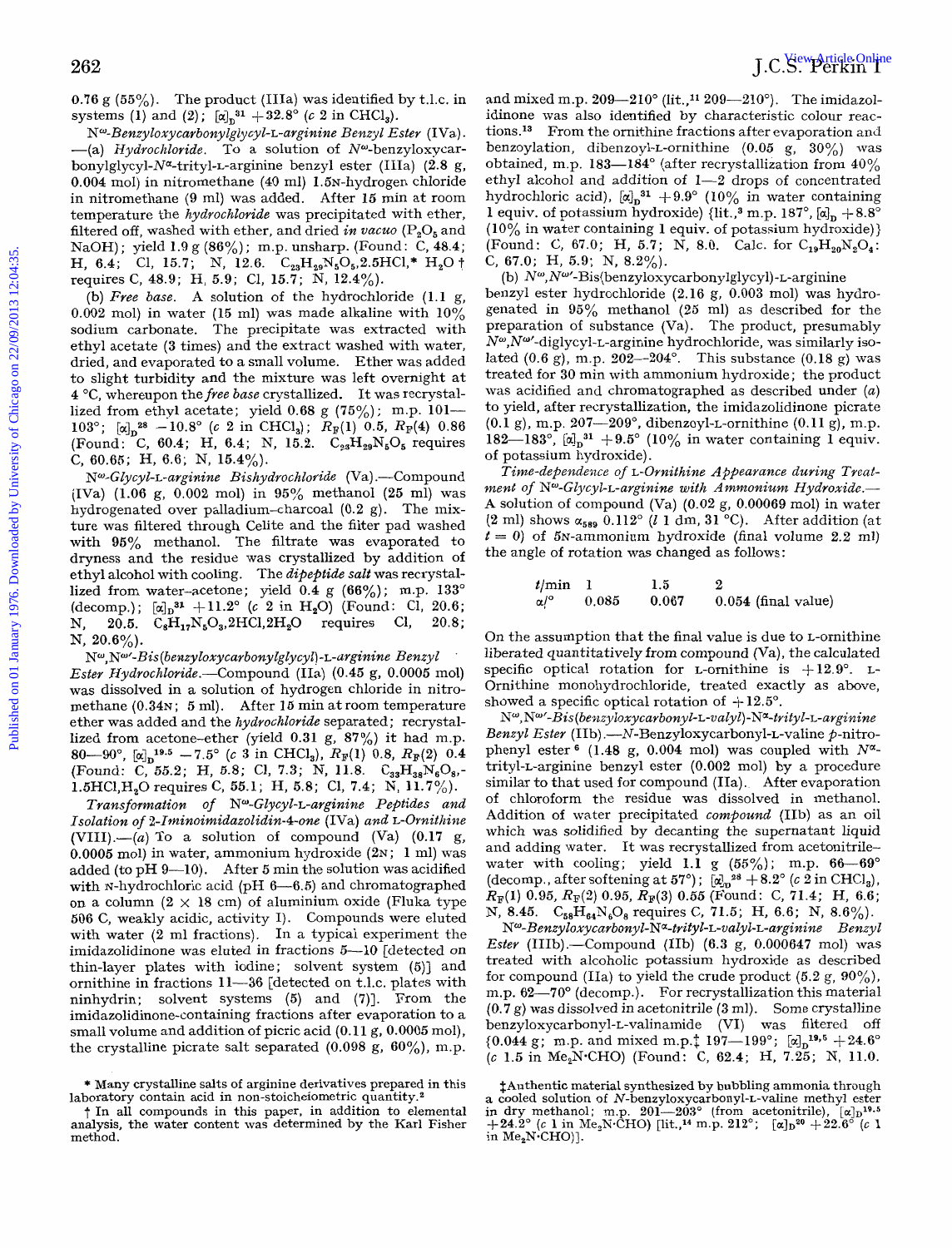**C,,H1,N20,** requires C, 62.4; H, **7.25;** N, 11.2%)). From thc filtrate, compound (IIIb) was precipitated by addition of water; (yield 0.630 g, 90%), m.p. 62-70°,  $[\alpha]_D^{24} + 27.7^{\circ}$  (c 2 in CHCl<sub>3</sub>) (Found: C, 73.7; H, 6.9; N, 8.9. C<sub>45</sub>H<sub>49</sub>N<sub>5</sub>O<sub>5</sub> requires C, 73.0; H, 6.7; N,  $9.5\%$ ).

 $N^{\omega}$ -Benzyloxycarbonyl-L-valyl-L-arginine Benzyl Ester (IVb)  $Oxalate$ .-Compound (IIIb) (0.74 g, 0.0001 mol) was dissolved in nitromethane (3 ml), 1.25N-hydrogen chloride in nitromethane (2.6 ml) was added, and the solution was worked up as described for compound (IVa) to give the hydrochloride salt  $(0.4 \text{ g})$ , m.p.  $90-102^{\circ}$ , converted into the oxalate as follows. The hydrochloride  $(1.14 \text{ g})$  was dissolved in water (15 ml) and the solution was made alkaline with 10% sodium carbonate. The precipitated solid was extracted with ethyl acetate. The ethereal layer was waslied twice with water, dried, and evaporated to *ca.* 10 ml. **A** solution of oxalic acid (0.54 g) in ethyl acetate (10 ml) and inethanol **(3** nil) was added and the solution was left in an unstoppered flask for 3 h at room temperature, whereupon the crystalline *oxalate* started to separate. It was left overnight at **4** "C, filtered off, and recrystallized from methanolethyl acetate; m.p.  $152-154^{\circ}$ ,  $[\alpha]_D^{24} - 15.7^{\circ}$  (c 2 in MeOH),  $R_{\mathbb{F}}(1)$  0.6,  $R_{\mathbb{F}}(2)$  0.4 [Found: C, 51.7; H, 5.6; N, 10.0.  $C_{26}H_{35}N_{5}O_{5},2(CO_{2}H)_{2},1.5$  H<sub>2</sub>O requires C, 51.1; H, 5.9; N,  $9.9\%$ ]. The oxalic acid content, determined by titration with potassium permanganate solution, was 25.8% (calc.  $25.5\%$ .

*Transformation of N*<sup>o-</sup>L-Valyl-L-arginine Derivatives; Iso*lation of L-Ornithine.*—Compound (IVb) oxalate (1.16 g, 0.00 164 mol) was hydrogenated in **95%** methanol (catalyst  $(0.2 \text{ g})$ . The catalyst was filtered off through Celite and the filtrate evaporated to dryness. The product, presumably  $N^{\omega}$ -L-valyl-L-arginine (Vb) oxalate, separated out on the addition of ethyl alcohol (yield  $0.4$  g; m.p.  $98-104^{\circ}$ ). To a solution of this substance **(0.2** g) in water **(2** ml), *5~*  ammonium hydroxide was added (to pH  $9-10$ ). After 15 min the solution was acidified (pH *ca.* 6.5) with N-hydrochloric acid and chromatographed as described for the isolation of the transformation products of compound (Va). **A** ninhydrin-positive substance was isolated from fractions 21-40 but it was not identified. [It decomposed at 230 °C; an aqueous solution had pH 8; the picric acid (in  $\text{Na}_2\text{CO}_3$ ) and Sakaguchi reactions *l3* were negative.] The combined eluate from fractions 42-180, after evaporation and benzoylation, gave dibenzoyl-L-ornithine (0.026 *g),* m.p. 181-182",  $\left[\alpha\right]_D^{29} + 9.5^\circ$  (10% in water containing 1 equiv. potassium **<sup>11</sup>**ydroxide) .

L-a-Guanidinoisovaleric Acid.-To a solution of L-valine **(0.44** g, 0.08 mol) in concentrated ammonium hydroxide (160 ml), S-methylisothiourea (7.5 g, 0.059 mol) was added with stirring. After **48** h at room temperature, the product was filtered off and washed with water; yield  $0.4$  g,  $(14\%)$ ; m.p.  $251-252^{\circ}$  (decomp.) (from water);  $[\alpha]_D^{31} -3.1^{\circ}$  (c  $2 \text{ in } N\text{-}HCl$ ) (Found: C, 45.4; H, 8.3; N, 26.5.  $C_6H_{13}N_3O_2$ requires **C,** 45.3; H, 8.2; N, 26.4%).

2- *Intino- 5-isopropyZiunidazol~din-4-one* (IXb) .-A solution of the foregoing compound (0.3 *g)* in concentrated hydrochloric acid was evaporated on a steam-bath. The process was repeated and the crystalline residue was dissolved in a small quantity of water and precipitated by neutralization with 5N-ammonium hydroxide. The *product* was filtered off, washed with cold water, and dried; yield 0.15 g *(58%);*  m.p. 256-257° (decomp.) (from water) (Found: C, 48.2; H. 8.1; N, 27.6.  $C_6H_{11}N_3O, 0.5 H_2O$  requires C, 47.9; H, 8.0;  $N$ ,  $28.0\%$ ).

Nw,Nw'-Bis **(Na,NW,NW** "-trisbenzyloxycarbony 1-L-arginy *1)* - Nu-trityl-L-arginine *Benzyl* Ester (IIc) *.-Nu, Nu,* Nw"-Trisbenzyloxycarbonyl-L-arginine p-nitrophenyl ester<sup>7</sup> (1.39 g, 0.002 mol) was coupled with  $N^{\alpha}$ -trityl-L-arginine benzyl ester **(0.001** mol) by a procedure similar to that used for compound (IIa). The chloroform layer was evaporated to dryness and the residue was crystallized by addition of ethyl alcohol-water with cooling, giving compound (IIc) (1.2 g, 75%), m.p. 70-80° (decomp., softening at  $60^{\circ}$ ), unchanged after recrystallization from acetonitrile-cold water,  $\left[\alpha\right]_{\text{D}}^{28} + 15.5^{\circ}$  (c 2 in CHCl<sub>3</sub>),  $R_{\text{F}}(1)$  0.9;  $R_{\text{F}}(2)$  0.83 (Found: C, 68.1; H, 6.0; N, 10.2.  $C_{92}H_{94}N_{12}O_{16}$  requires C, 68.0; H, *5.8;* N, 10.35%).

Transformation *of* N"-L-arginyl-L-arginine Derivatives ; Isolation *of 5-* (3-Guanidinopropyl) *-2-iwtinoimidazolidin-4-one*  (IXc) and  $L$ -Ornithine.--Compound (IIc) (2.43 g, 0.0015 mol) was dissolved in alcoholic potassium hydroxide (0.36N; 18.6 ml) with gentle heating. After 1 h at room temperature water was added and the mixture evaporated to remove ethyl alcohol. The residue was twice extracted with ethyl acetate. The cooled aqueous layer was acidified with acetic acid to give **Na,Nw-bisbenzyloxycarbonyl-L-arginine (0.3** g,  $50\%$ , m.p. 148-150° (lit.,<sup>36</sup> 148-150°). The organic layer was washed with dilute aqueous sodium hydroxide (twice), with water (three times), then dried and evaporated to small volume. Ethyl alcohol was added and the mixture was evaporated to dryness. Upon addition of water with cooling, the product, presumably compound (IIIc), crystallized  $[1.2 \text{ g}; \text{m.p. } 85-90^{\circ} \text{ (decomp.)}].$  It was detritylated by treatment with 0.5N-hydrogen chloride in nitromethane (39 ml for 3.7 g of substance). After 15 min at room temperature, ether was added to precipitate (presumably) *Nu- (Na,* **Nw-bisbenzyloxycarbonyl-L-arginyl)** -L-arginine benzyl ester (IVc) hydrochloride [2.8 g; m.p. 102-105° (unsharp.)]. Finally the benzyloxycarbonyl and the benzyl ester groups were removed from compound (IVc) by catalytic hydrogenolysis in *85%* methanol containing **2%** acetic acid. Filtration and evaporation left an oily residue. An aqueous solution of this oily product  $(1.7 g)$ , presumably  $N^{\omega}$ -L-arginyl-L-arginine (Vc) hydrochloride, was made strongly alkaline by adding concentrated ammonium hydroxide. After **30** min the excess of ammonia was removed *in vacuo*, picric acid (3 g) was added, and the mixture was refluxed for 1 h on a steam-bath. Next day the supernatant liquor was decanted, water was added and decanted three times, and the **5-(3 guanidinopropy1)imidazolidinone** picrate *(0.5* g) was crystallized by addition of ethyl alcohol; m.p. 198—200° (decomp.). For purification this picrate was dissolved in *50%* ethyl alcohol (40 ml) by gentle heating, nitric acid (1 $\times$  ; 2.85 ml) was added at room temperature, and the solution was repeatedly extracted to remove completely the picric acid. The solution was triturated with active charcoal and evaporated to ca. **4** ml. After scratching and cooling, the crystalline *dinitrate* separated out; m.p. 182° (decomp.) [after recrystallization from methanol-ether, m.p. 186- 187° (decomp.)];  $\left[\alpha\right]_0^{25} - 0.8^\circ$  (c 2 in H<sub>2</sub>O) [lit.,<sup>3</sup> m.p. 189° (corr.)] (Found: C, 26.2; H, 5.1; N, 34.3.  $C_7H_{16}N_8C$ requires **C,** 25.9; H, 5.0; N, 34.6%). 1976<br>
Published on 01 Max (24, 11, 7.8; N. 112%)). From Perse-BigNeys-Newtoning<br>popularity of Chicago or Chicago of Chicago or Chicago or Chicago or Chicago or Chicago or Chicago or Chicago or Chicago or Chicago or Chicag

> From the aqueous mother liquors (from decantation and the picrate filtrates) dibenzoyl-L-ornithine was isolated as follows. The solution was acidified with concentrated hydrochloric acid, whereupon picric acid separated out and was filtered off. The filtrate was extracted with ether until decolourized, then evaporated to dryness, and the residue was benzoylated to yield dibenzoyl-L-ornithine **(0.3** g